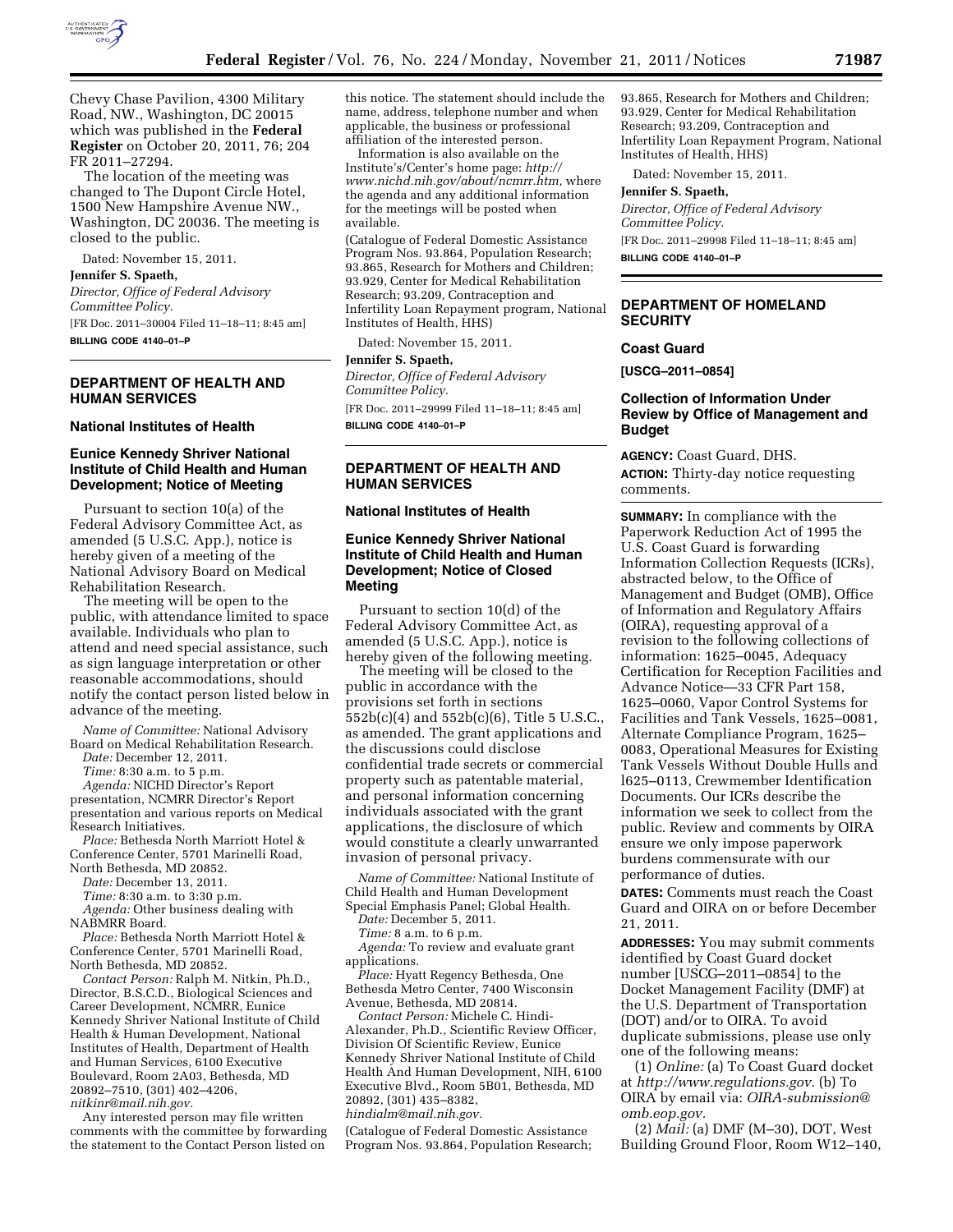1200 New Jersey Avenue SE., Washington, DC 20590–0001. (b) To OIRA, 725 17th Street NW., Washington, DC 20503, attention Desk Officer for the Coast Guard.

(3) *Hand Delivery:* To DMF address above, between 9 a.m. and 5 p.m., Monday through Friday, except Federal holidays. The telephone number is (202) 366–9329.

(4) *Fax:* (a) To DMF, (202) 493–2251. (b) To OIRA at (202) 395–6566. To ensure your comments are received in a timely manner, mark the fax, attention Desk Officer for the Coast Guard.

The DMF maintains the public docket for this Notice. Comments and material received from the public, as well as documents mentioned in this Notice as being available in the docket, will become part of the docket and will be available for inspection or copying at room W12–140 on the West Building Ground Floor, 1200 New Jersey Avenue SE., Washington, DC, between 9 a.m. and 5 p.m., Monday through Friday, except Federal holidays. You may also find the docket on the Internet at *[http://www.regulations.gov.](http://www.regulations.gov)* 

Copies of the ICRs are available through the docket on the Internet at *[http://www.regulations.gov.](http://www.regulations.gov)*  Additionally, copies are available from: Commandant (CG–611), Attn: Paperwork Reduction Act Manager, US Coast Guard, 2100 2ND ST SW., STOP 7101, Washington DC 20593–7101.

**FOR FURTHER INFORMATION CONTACT:** Ms. Kenlinishia Tyler, Office of Information Management, telephone (202) 475–3652 or fax (202) 475–3929, for questions on these documents. Contact Ms. Renee V. Wright, Program Manager, Docket Operations, (202) 366–9826, for questions on the docket.

### **SUPPLEMENTARY INFORMATION:**

## **Public Participation and Request for Comments**

This Notice relies on the authority of the Paperwork Reduction Act of 1995; 44 U.S.C. Chapter 35, as amended. An ICR is an application to OIRA seeking the approval, extension, or renewal of a Coast Guard collection of information (Collection). The ICR contains information describing the Collection's purpose, the Collection's likely burden on the affected public, an explanation of the necessity of the Collection, and other important information describing the Collections. There is one ICR for each Collection.

The Coast Guard invites comments on whether these ICRs should be granted based on the Collections being necessary for the proper performance of Departmental functions. In particular,

the Coast Guard would appreciate comments addressing: (1) The practical utility of the Collections; (2) the accuracy of the estimated burden of the Collections; (3) ways to enhance the quality, utility, and clarity of information subject to the Collections; and (4) ways to minimize the burden of the Collections on respondents, including the use of automated collection techniques or other forms of information technology. These comments will help OIRA determine whether to approve the ICRs referred to in this Notice.

We encourage you to respond to this request by submitting comments and related materials. Comments to Coast Guard or OIRA must contain the OMB Control Number of the ICR. They must also contain the docket number of this request, [USCG 2011–0854], and must be received by December 21, 2011. We will post all comments received, without change, to *[http://www.](http://www.regulations.gov) [regulations.gov.](http://www.regulations.gov)* They will include any personal information you provide. We have an agreement with DOT to use their DMF. Please see the ''Privacy Act'' paragraph below.

#### **Submitting Comments**

If you submit a comment, please include the docket number [USCG– 2011–0854], indicate the specific section of the document to which each comment applies, providing a reason for each comment. If you submit a comment online via *[www.regulations.gov,](http://www.regulations.gov)* it will be considered received by the Coast Guard when you successfully transmit the comment. If you fax, hand deliver, or mail your comment, it will be considered as having been received by the Coast Guard when it is received at the DMF. We recommend you include your name, mailing address, an email address, or other contact information in the body of your document so that we can contact you if we have questions regarding your submission.

You may submit comments and material by electronic means, mail, fax, or delivery to the DMF at the address under **ADDRESSES**, but please submit them by only one means. To submit your comment online, go to *[http://www.](http://www.regulations.gov) [regulations.gov,](http://www.regulations.gov)* and type ''USCG–2011– 0854'' in the ''Keyword'' box. If you submit your comments by mail or hand delivery, submit them in an unbound format, no larger than  $8\frac{1}{2}$  by 11 inches, suitable for copying and electronic filing. If you submit comments by mail and would like to know that they reached the Facility, please enclose a stamped, self-addressed postcard or envelope. We will consider all comments and material received during

the comment period and will address them accordingly.

#### **Viewing Comments and Documents**

To view comments, as well as documents mentioned in this Notice as being available in the docket, go to *[http://www.regulations.gov,](http://www.regulations.gov)* click on the ''read comments'' box, which will then become highlighted in blue. In the ''Keyword'' box insert ''USCG–2011– 0854'' and click ''Search.'' Click the ''Open Docket Folder'' in the ''Actions'' column. You may also visit the DMF in Room W12–140 on the ground floor of the DOT West Building, 1200 New Jersey Avenue SE., Washington, DC 20590, between 9 a.m. and 5 p.m., Monday through Friday, except Federal holidays.

OIRA posts its decisions on ICRs online at *[http://www.reginfo.gov/public/](http://www.reginfo.gov/public/do/PRAMain) [do/PRAMain](http://www.reginfo.gov/public/do/PRAMain)* after the comment period for each ICR. An OMB Notice of Action on each ICR will become available via a hyperlink in the OMB Control Numbers: 1625–0045, 1625–0060, 1625– 0081, 1625–0083 and 1625–0113.

#### **Privacy Act**

Anyone can search the electronic form of comments received in dockets by the name of the individual submitting the comment (or signing the comment, if submitted on behalf of an association, business, labor union, etc.). You may review a Privacy Act statement regarding Coast Guard public dockets in the January 17, 2008, issue of the **Federal Register** (73 FR 3316).

### **Previous Request for Comments**

This request provides a 30-day comment period required by OIRA. The Coast Guard published the 60-day notice (76 FR 57749, September 16, 2011) required by 44 U.S.C. 3506(c)(2). That Notice elicited no comments.

### **Information Collection Request**

1. *Title:* Adequacy Certification for Reception Facilities and Advance Notice—33 CFR Part 158.

*OMB Control Number:* 1625–0045. *Type of Request:* Revision of a

currently approved collection. *Respondents:* Owners and operators of reception facilities, and owners and operators of vessels.

*Abstract:* This information helps ensure that waterfront facilities are in compliance with reception facility standards. Advance notice information from vessels ensures effective management of reception facilities.

*Forms:* CG–5401, CG–5401A, CG– 5401B, CG–5401C.

*Burden Estimate:* The estimated burden has decreased from 1,529 hours to 1,497 hours a year.